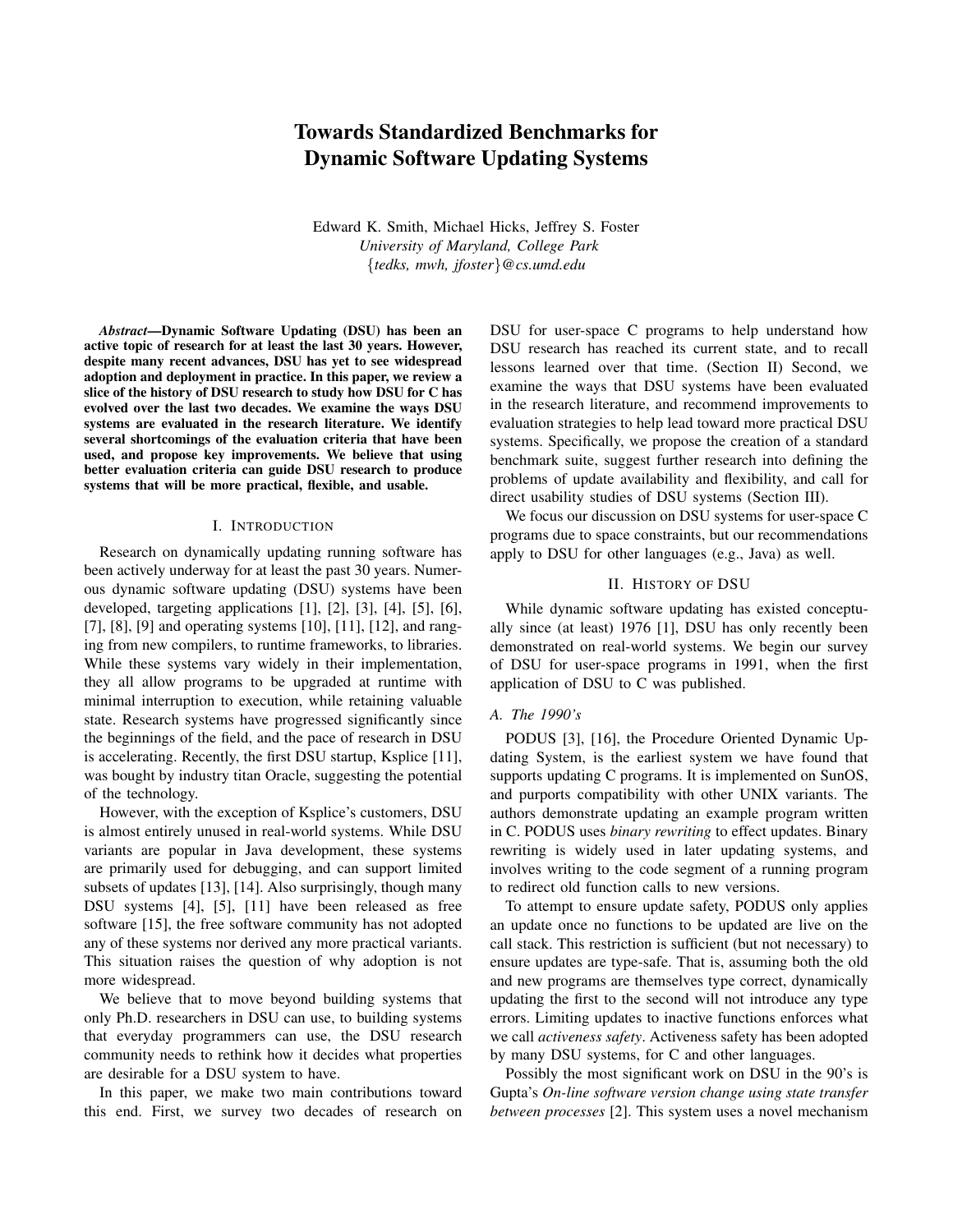called *state transfer* to effect an update by transferring some of the state of the running program to a specially prepared variant of the subsequent version of that program, started as a separate process. However, Gupta's main contribution is a formal notion of *update validity*. To summarize, an update is *valid* if it transforms an existing program's state into a state that could be constructed by executing the new version of a program from the start. In later work [17], Gupta proves that update validity is undecidable in the general case. This publication is the most cited DSU work of the 1990's. Update systems in the 2000's typically included safety guarantees approximating validity. Overall, the 1990's were a formative period for DSU research. While active, most work in this decade was speculative rather than concrete.

## *B. The 2000's*

The second millennium saw the rise of an empirical focus in DSU, as researchers began measuring performance and other characteristics of implementations. We will consider four systems from this decade: Opus, Ginseng, PoLUS, and UpStare.

*OPUS* [18] is a DSU system that targets security patches, rather than full program versions. As far as we are aware, OPUS is the first dynamic updating system that was applied to real-world C programs. It effects updates using binary rewriting, similarly to PODUS.

*Ginseng* [4], [19] is a DSU system that implements, for C, a mechanism formalized in earlier publications [20]. Ginseng was the first DSU system flexible enough to apply dynamic updates derived from sequences of actual releases of real-world programs. Unlike all previous update systems, Ginseng permits updating active functions on the stack, provided these functions pass a static type-safety analysis. Updates are only permitted at *update points* designated by the programmer in the source program, with the goal of simplifying reasoning about the update [21]. Recent versions support updating multi-threaded programs [19].

Following the literature [20], we refer to this safety mechanism as *con-freeness safety*, so-called because the static analysis ensures the code does not include concrete references to values whose type is changed by an update.

Ginseng makes a program dynamically updatable via source-to-source translation; thus, Ginseng is largely architecture-independent. We refer to Ginseng's code updating mechanism as *indirection insertion*: Among other changes, Ginseng's translation phase changes function calls to indirect through jump tables. Ginseng also wraps each access to a structured type with a function call. Once an update is triggered, these wrapper functions perform much of the required transformation of the program's data, in place. Thus, Ginseng performs state transformation *lazily*. To facilitate in-place state transformation, Ginseng adds "slop" to C **struct**s. This slop is overwritten when fields grow or are added to types.

*PoLUS* [5] focuses on updating programs that have no direct support for DSU, with special consideration for multithreaded programs. PoLUS is able to apply updates immediately as they become available, unlike other systems that wait for safety constraints to be satisfied. PoLUS does not require any changes to programs to support updating. PoLUS's runtime system is implemented as a standalone program. This program attaches to target programs using ptrace and uses binary rewriting to effect an update. Since old and new code may be running simultaneously, PoLUS requires the developer to provide *bi-directional coercion functions*, which are used whenever old or new code accesses state from the other version. PoLUS's runtime framework forces the equivalent of a global lock on state access during an update, since all access to state is mediated by the bidirectional coercion functions. When all old-version threads have begun executing new code, all state is transformed to the new representation, and the old code is unloaded.

*UpStare* [6] uses a novel mechanism, *stack reconstruction* [22], to implement updates. This approach is similar to Gupta's state transfer, but effects the update within a single process rather than transferring state between processes. UpStare's compiler inserts instrumentation that enables it to unwind the stack to the lowest depth on update, and then rewind it to an equivalent stack in the new version of the program. UpStare inserts both update points and *continuation points* to facilitate updating. Continuation points are inserted before every function call and update point, and update points at the beginning of every loop and function. UpStare infers a mapping between continuation points that allows it to rewind the appropriate point to continue program execution.

UpStare collects all global variables into one **struct**, and all parameters and locals for functions into one **struct** per function. These **struct**s are then updated according to UpStare's customizable rules for updating types.

When an update is requested in a multi-threaded program, the first thread to reach an update point acquires a *coordinator lock*. Other threads then block on this lock. UpStare wraps calls to lock and unlock so that the coordinator thread can detect when every thread is either locked on the coordinator lock, or an application lock held by a thread locked on the coordinator lock. Once every thread is blocked, UpStare initiates an update.

## *C. The 2010's*

While the decade is still young, the 2010's have seen two new DSU systems for C proposed at the time of this writing: Ekiden [8] and its successor, Kitsune [9].

*Ekiden* is implemented entirely as a library. It exports an API that developers can use to enable dynamic updating in their program. At run time, when an update becomes available, Ekiden forks a new process and begins executing the new version, which receives serialized state from the old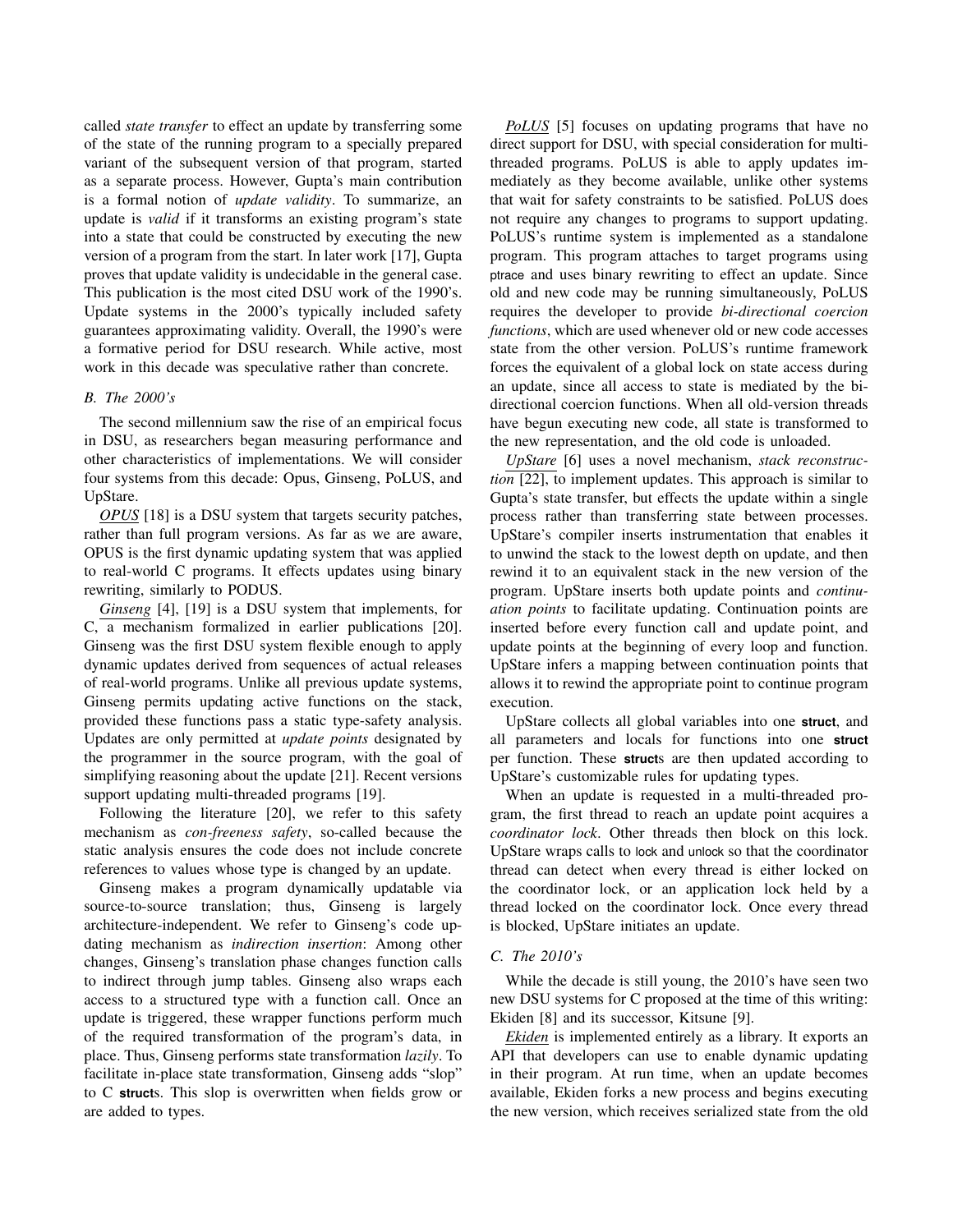version to initialize the new version. This is a more portable implementation of Gupta's state transfer idea [2].

*Kitsune* is implemented as a runtime framework, a sourceto-source translator, and a transformation code generator. Programs are compiled to shared libraries after being passed through Kitsune's translator. These shared libraries are loaded by Kitsune's runtime framework and executed. At update time, the runtime loads the shared library of the new version and begins executing at main.

Ekiden and Kitsune conceptually share the same process for updating state. In both, state to be updated is marked by the developer, and in the new version, state is initialized either as usual, or by using the value from the previous version. Ekiden and Kitsune also both allow updates of any form at any programmer-inserted update point. Type errors cannot occur since no old code is ever executed following an update.

Kitsune supports updating multi-threaded programs by making an update point act as a thread barrier once an update is requested. Ekiden does not support multi-threading.

## III. EVALUATING DSU SYSTEMS

As we have seen, DSU for C has evolved tremendously over the last 20 years. As a consequence, the research literature includes a wide range of benchmarks and metrics used to assess proposed systems. We believe that the time has come to standardize some aspects of the assessment process, to promote progress in the field.

Toward this end, we examine the programs to which DSU has been applied, and also examine three categories of metrics: *performance*, including the steady-state overhead of the updating mechanism; *flexibility*, including what kinds of updates are permitted; and *usability*, including the developer effort required to apply the DSU system.

# *A. Target Programs*

Figure 1 summarizes the programs that have been used to evaluate PoLUS, Ginseng, UpStare, and Kitsune. OPUS target programs are not considered; the changes supported by OPUS are limited in scope to the small code changes typical of security patches. For each target program, the figure lists its lines of code, concurrency, and the range and number of versions supported by each system.

The data shown in this figure suggests that to date, it is quite difficult to compare different DSU systems, as there is little overlap in the programs each system is applied to. VSFTPD seems to be the only de facto standard program. Further, while six of the eleven programs are multi-threaded, Ginseng and Kitsune together account for most of the evaluation of these programs (five of the six).

For the DSU field to move toward practicality, we need more uniform benchmarks, including both the programs and the conditions under which they are run. We propose that the community develop a standard benchmark, composed of free software [15] programs and a series of relevant tests. The characteristics of a DSU benchmark remain to be determined, but at least we believe the included programs should be of various sizes; be both single- and multithreaded; have variable (and varying) amounts of in-flight state; and exhibit changes of varying complexity.

In the remainder of this section we consider the metrics that could be used to evaluate these benchmark programs.

#### *B. Performance*

Performance measures in the literature generally fall into three categories: steady-state overhead, compilation overhead, and update availability. A standard benchmark for DSU should reliably measure all three.

*Steady-state overhead:* Most DSU systems introduce some overhead during normal program execution, and there is a general sense in the community that such overhead should be minimized. PoLUS introduces fairly small overhead, limited to one jmp instruction per indirected function. It also imposes the temporary overhead of calling the bidirectional coercion functions while the state is being updated. Ginseng introduces a larger overhead, due to its use of indirection and support of lazy state transformation. Makris et al. measured execution time overhead to be as high as 150% in the best case for the KissFFT program [6] (whose structure amplifies Ginseng's overheads). UpStare lies between PoLUS and Ginseng, inserting a large amount of indirection on function calls, but much less on data access. Further, Ginseng and UpStare's program transformation provoke slowdowns by increasing branch prediction difficulty and cache misses [6]. All steady-state overhead in Kitsune comes from the requirement to compile programs to relocatable shared objects, which may call functions through a lookup table. This can be eliminated on some platforms through linker flags. Ekiden has no steady-state overhead.

DSU systems may also induce memory overhead. However, memory overhead is rarely reported in the literature. Ginseng reports up to 40% larger memory footprint, due to its inserted "slop" space [4]. In the fastest-running case in KissFFT, UpStare reports a memory increase of 53.7% [6]. Ekiden and Kitsune induce no steady-state memory overhead, but potentially double memory requirements at update time. PoLUS and OPUS do not report memory overhead.

Clearly there are many different tradeoffs to be made in how much steady-state overhead is induced by a DSU system. Thus, a benchmark must include workloads that are sufficient to illuminate the differences. For example, benchmark programs must be run long enough for steady-state overhead to be measurable, and should include workloads representative of fielded systems.

*Compilation Overhead:* Most DSU systems involve a compilation step, which can be costly. For example, Ginseng performs a static analysis which invokes an external constraint solver. The authors reported that this analysis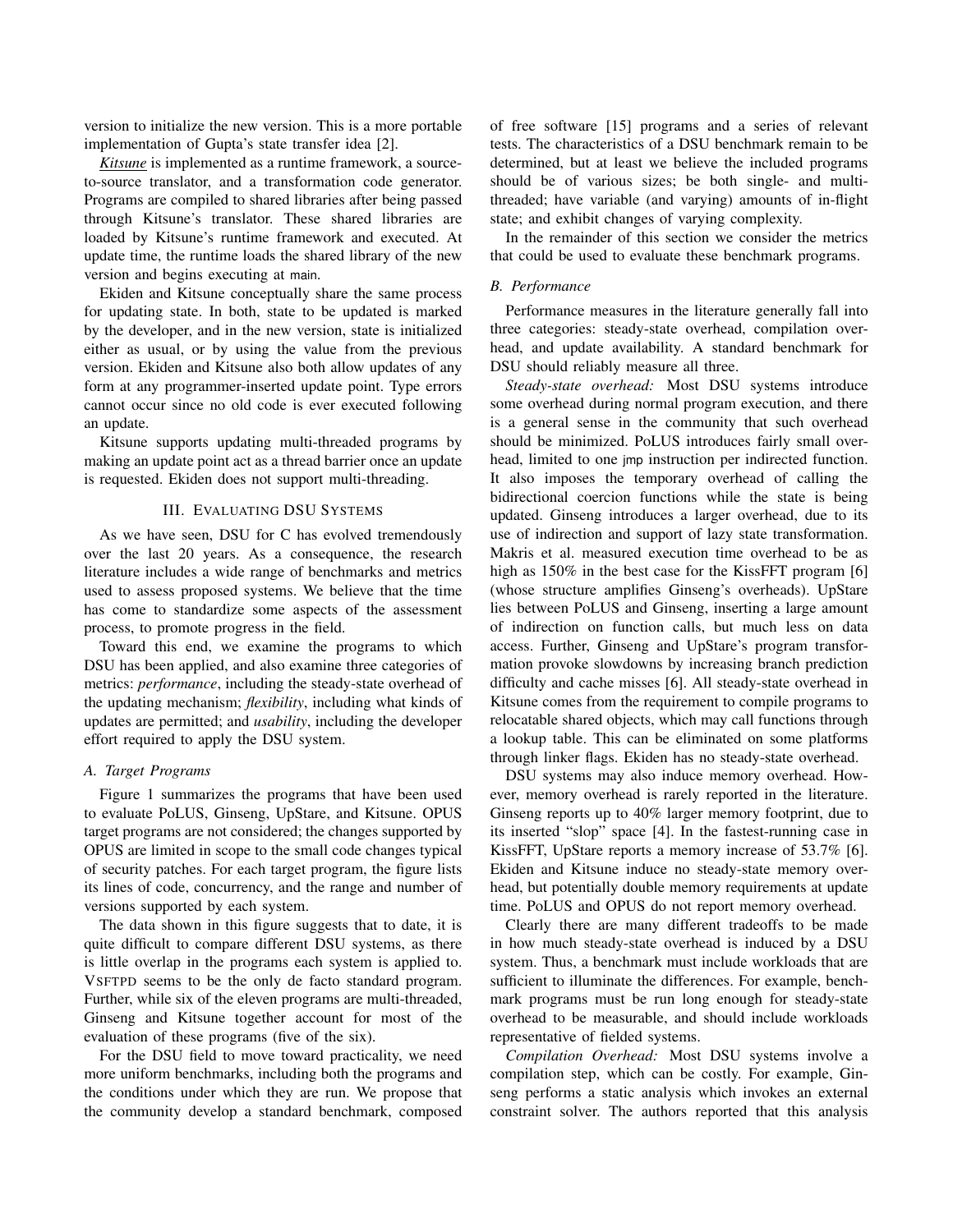| Program        | LoC \   | <b>MT</b> | <b>PoLUS</b>       | <b>Ginseng</b>      | <b>UpStare</b>       | <b>Kitsune</b>            |
|----------------|---------|-----------|--------------------|---------------------|----------------------|---------------------------|
| KissFFT        | 1,936   |           |                    |                     | 1.2.0(1)             |                           |
| Memcached      | 4,181   | $\times$  |                    | $1.2.2 - 1.2.5(4)$  |                      | $1.2.2 - 1.2.4(3)$        |
| vsftpd         | 12,202  |           | $2.0.0 - 2.0.4(5)$ | $1.1.0 - 2.0.3(13)$ | $1.1.0 - 2.0.6(14)$  | $1.1.0 - 2.0.6(14)$       |
| Redis          | 13,387  | $\times$  |                    |                     |                      | $2.0.0 - 2.0.4(5)$        |
| <b>IceCast</b> | 15.759  | $\times$  |                    | $2.2.0 - 2.3.1(5)$  |                      | $2.2.0 - 2.3.1(5)$        |
| Space Tyrant   | 20,223  | $\times$  |                    | $0.307 - 0.351(7)$  |                      |                           |
| zebra          | 45,568  |           |                    | $0.92a - 0.95a(6)$  |                      |                           |
| openssh        | 58,104  |           | $3.2.3 - 3.6(5)$   | $3.5p1-4.2p1(11)$   |                      |                           |
| Tor            | 76,090  |           |                    |                     |                      | $0.2.1.18 - 0.2.1.30(13)$ |
| apache         | 315,381 | $\times$  | $2.1.7 - 2.2.0(4)$ |                     |                      |                           |
| PostGreSOL     | 369,000 |           |                    |                     | $7.4.16 - 7.4.17(1)$ |                           |

Figure 1. C programs used to evaluate DSU systems

dominated compilation time, which reached 100s in the worst case (for OpenSSH). This overhead might not scale to larger programs. Most systems do not report compilation time, making comparison difficult.

*Availability:* Many DSU systems include technology to improve update availability, typically measured as the time required to apply an update. Some authors believe minimizing this time is essential [6], [5], and make significant usability sacrifices to do so. For example, the authors of Kitsune manually added just six update points to VSFTPD [9], whereas UpStare automatically inserts 613 update points in the same program [6]. Thus, the UpStare user must consider many more update points when trying to decide if an update is correct. Update availability can be improved at the cost of steady-state overhead by shifting state transformation from being performed eagerly at update time to being performed lazily during subsequent execution.

Despite a strong focus in the literature on update availability, we have not seen a clear justification for why update availability is important, beyond the trivial case where an update never occurs. Update development time is measured in terms of person-hours, -days, or -weeks; it seems unlikely that differences on the order of seconds or even tens of seconds in update deployment would be critical. Additionally, many programs for which DSU would be useful provide services over the Internet. Clients of such programs already must cope with large communication delays and intermittent service; such clients may have a surprisingly large tolerance for pauses while updates are applied. Preliminary results from Hayden et al [23] indicate that even in multithreaded programs, programs with a small number of manually selected update points reach quiescence within reasonable bounds. Thus, unless a particular system has a clear demand for it, we think focusing on maximizing availability is likely a premature optimization.

The work necessary to construct a representative benchmark would help determine just how important update availability is. For example, a benchmark could include requirements, derived from the field, on update availability.

## *C. Flexibility*

Many DSU systems have limitations on the set of allowed updates either by design or by quirk of implementation.

*Code changes:* While most code changes are supported in DSU systems, there are some corner cases that are not always handled. For example, many systems [5], [6] cannot update the main, because it is only called once.

*Data changes:* UpStare, Ekiden, and Kitsune support all possible changes to types. Ginseng conceptually supports all possible type changes, but in reality can only expand **struct**s until the added slop space has been filled. PoLUS also conceptually supports all possible type changes, but assumes that there is a bi-directional transformation function for all possible types, which may not be the case in practice. For example, consider an implementation of a set that is updated to implement a bag. It is unclear what the correct behavior of this program would be, if both old and new code were executing and manipulating the same state.

While we suspect that flexibility in updates is essential in practice, we lack convincing evidence of this. We believe the community needs to conduct a wide-ranging study of programs and their updates (beyond the small set of programs in Figure 1) to determine how much flexibility is needed. A standard benchmark suite should cover updates of various scales to accurately measure a system's flexibility.

# *D. Usability*

While ease of use is an essential precursor to widespread DSU adoption, we are not aware of any direct studies of DSU system usability. Moreover, while DSU systems often include anecdotal reports on usability, they are typically based on the experience of the DSU system designer applying their tools, rather than an unbiased third-party.

Evaluations of DSU systems often use changed lines of code as a proxy for developer effort. However, this is problematic because some individual changes require a great deal more consideration than others. For example, Ginseng reports low numbers for changed lines of code [4]. However, many of these changes were to satisfy Ginseng's static analysis. Each change may correspond to great deal